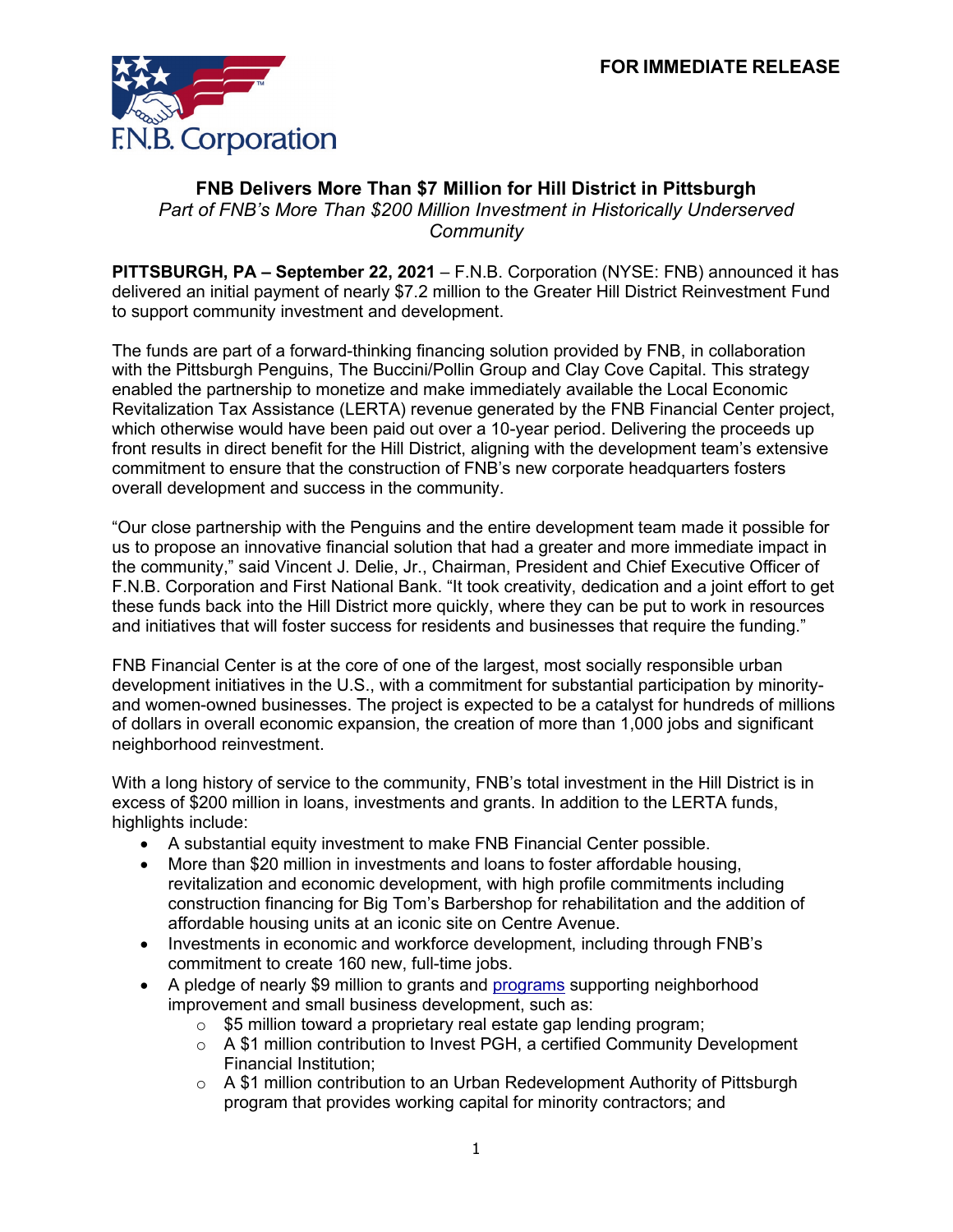

- o Significant support for the renovation of the Centre Avenue YMCA.
- A proposal to facilitate the advance of \$3 million of the Parking Tax Diversion for Parcel E (adjacent music venue and parking garage), to be deposited into the Housing Opportunity Fund so that roofs across the Hill District can be fixed and that residents can access funds to afford down payments on new homes.
- Extensive support for local community groups and organizations that has featured:
	- o A \$100,000 capital contribution to the [Hill District Federal Credit Union](https://www.fnb-online.com/About-Us/Newsroom/Press-Releases/2020/FNB%20Corporation%20Makes%20Contribution%20to%20Hill%20District%20Federal%20Credit%20Union%20072020) to bolster its deposit base, building on a long-standing relationship.
	- o Partnering with the Pittsburgh Penguins to contribute \$100,000 to the [Ammon](https://www.fnb-online.com/About-Us/Newsroom/Press-Releases/2020/Pittsburgh%20Penguins%20and%20FNB%20Corporation%20Team%20Up%20with%20City%20of%20Pittsburgh%20082720)  [Community Recreation Center](https://www.fnb-online.com/About-Us/Newsroom/Press-Releases/2020/Pittsburgh%20Penguins%20and%20FNB%20Corporation%20Team%20Up%20with%20City%20of%20Pittsburgh%20082720) in the Hill District for the creation of a transformational Rec2Tech computer lab and maker space that will help reduce the "digital divide" for students and families.
- The roll-out of specialized products and services to empower vulnerable families, including the availability of up to \$2,500 in closing cost assistance to encourage homeownership in the Hill District and other urban markets throughout FNB's footprint.

FNB's significant investments in the Hill District are part of its larger commitment to strengthen vulnerable communities throughout its multi-state footprint. The Company will continue to deepen its support in the Hill District and Pittsburgh region overall as the FNB Financial Center development progresses, with completion anticipated in 2023.

## **About F.N.B. Corporation**

F.N.B. Corporation (NYSE: FNB), headquartered in Pittsburgh, Pennsylvania, is a diversified financial services company operating in seven states and the District of Columbia. FNB's market coverage spans several major metropolitan areas including: Pittsburgh, Pennsylvania; Baltimore, Maryland; Cleveland, Ohio; Washington, D.C.; and Charlotte, Raleigh, Durham and the Piedmont Triad (Winston-Salem, Greensboro and High Point) in North Carolina. The Company has total assets of more than \$38 billion and nearly 340 banking offices throughout Pennsylvania, Ohio, Maryland, West Virginia, North Carolina, South Carolina, Washington, D.C., and Virginia.

FNB provides a full range of commercial banking, consumer banking and wealth management solutions through its subsidiary network which is led by its largest affiliate, First National Bank of Pennsylvania, founded in 1864. Commercial banking solutions include corporate banking, small business banking, investment real estate financing, government banking, business credit, capital markets and lease financing. The consumer banking segment provides a full line of consumer banking products and services, including deposit products, mortgage lending, consumer lending and a complete suite of mobile and online banking services. FNB's wealth management services include asset management, private banking and insurance.

The common stock of F.N.B. Corporation trades on the New York Stock Exchange under the symbol "FNB" and is included in Standard & Poor's MidCap 400 Index with the Global Industry Classification Standard (GICS) Regional Banks Sub-Industry Index. Customers, shareholders and investors can learn more about this regional financial institution by visiting the F.N.B. Corporation website at www.fnbcorporation.com.